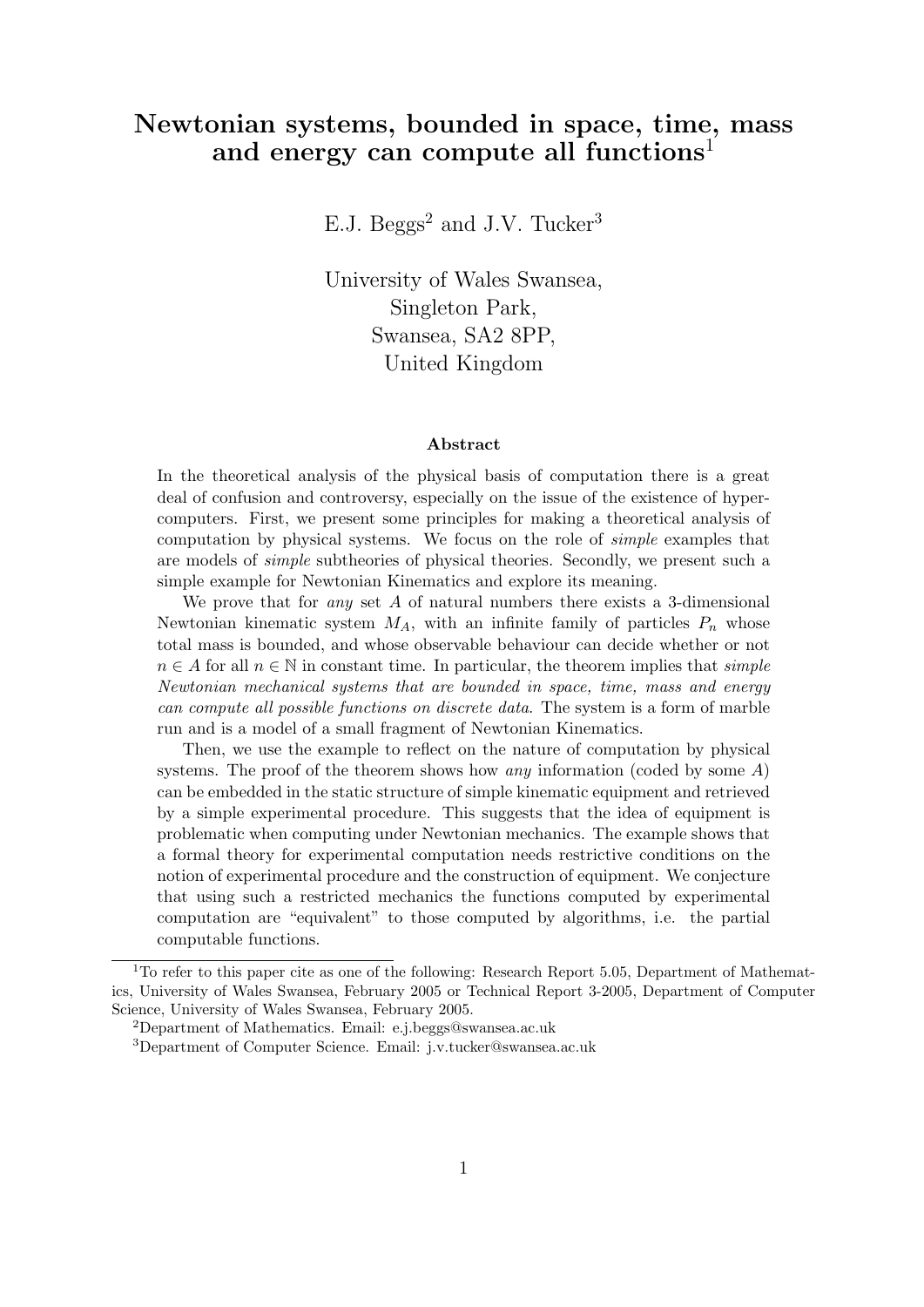## 1 Introduction

The extraordinary development of the theory of computation since the 1930s has been based on its mathematical abstraction from the physical world. In consequence, the rise of digital computation has granted Computer Science its intellectual independence from Physics and Electronics. The maturity of our mathematical theories of computation allow us to look at their physical foundations in new ways. Research is prompted by a need to understand interfaces between algorithms and physical technologies (e.g., in new the problems of quantum information processing, or old problems of analogue computers), or by a fundamental curiousity about the information processing in physical systems.

What is the physical basis of computation? What is the physical theory of the process of making a computation?

Consider the idea of computing a function using a physical system. Suppose each computation by a physical system is based on an experimental procedure with three stages:

(i) input data  $x$  are used to determine initial conditions of the physical system;

(ii) the system operates for a finite or infinite time; and

(iii) output data y are obtained by measuring the observable behaviour of a system. The function f computed by a series of such experiments is the relation  $y = f(x)$ . We can expect to compute functions on continuous data, such as the set  $\mathbb R$  of real numbers, as well as functions on discrete data, such as on the set N of natural numbers. We call this experimental computation.

The idea of experimental computation is general and old. Clearly, it depends upon the choice of

(a) a physical system, which we may think of as a part of nature, a machine, or a combination of both, that performs the computation, and of

(b) a physical theory, which we use to reason about the system's behaviour and the computation.

The concept can be found in modelling physical and biological systems, e.g., in classical wave mechanics [18, 19, 30, 31, 24, 28] or in the emergent behaviour of cellular lattices and neural networks [10, 21, 32]. It can also be found in technologies for designing machines, e.g., analogue computers  $(20, 16, 12, 9]$  or quantum computers  $(14)$ . We have classified and surveyed the literature in our [1]. The questions arise:

What are the functions computable by experiments with a class K of physical systems? How do they compare with the functions computable by algorithms? Do there exist physical systems in the class  $K$  that compute more than algorithms and, hence, qualify as hyper-computers?

Computability theory, founded by Church, Turing and Kleene in 1936, is a deep theory for the functions computable by algorithms on discrete data, and it has been extended to continuous data via approximations. At its heart is the concept of an algorithmic procedure.

We will argue that, in contrast, the idea of experimental computation is not understood. At its heart are the concepts of experimental procedure, which is closely related to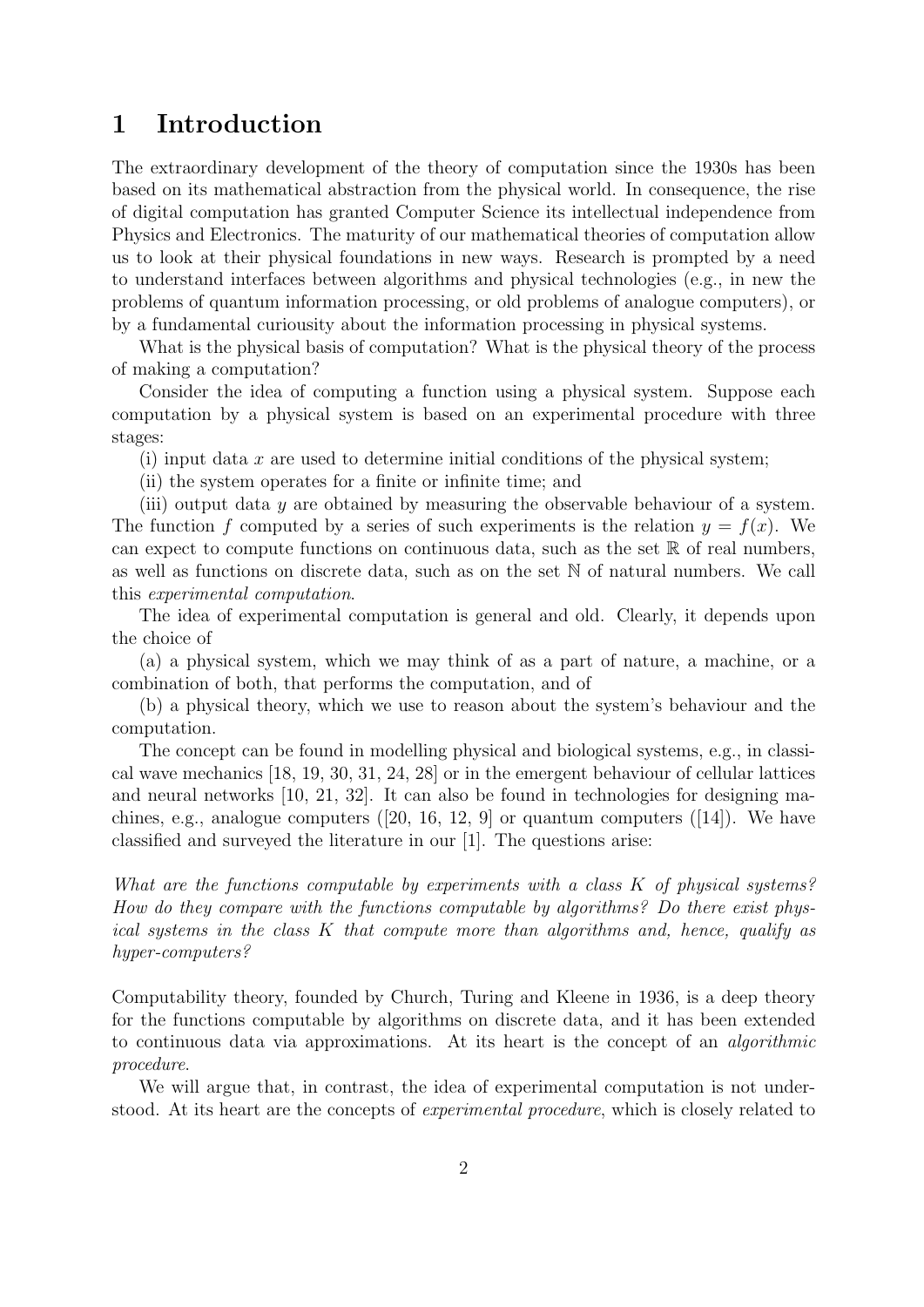that of algorithmic procedure, and experimental equipment, both of which are dependent upon a physical theories. Both are in need of systematic theoretical investigation using logical methods.

Kreisel drew attention to the general question "Is physical behaviour computable?" in some well known papers, e.g., Kreisel [11], which have stimulated research in Computable Analysis. Over the years, there have been physical examples (e.g., [13]), undecidability results for classes of dynamical systems (e.g., [17, ?]), philosophical speculations on experimental computation (e.g., [15, 5, 3, 7, 33]). But the questions above do not yet have *definitive* answers and the quest for non-computable physical behaviour, or for the reasons it does not exist, will not be abandoned easily. Indeed, in the theoretical analysis of the physical basis of computation there is a great deal of confusion and controversy, especially on the issue of the existence of hyper-computers. (See, e.g., our survey in [1]).

In this paper we will examine computation by idealised experiments with idealised physical systems. First, we propose some principles for making a theoretical analysis of computation by physical systems. The problem we address is to be able to examine in minute detail the whole physical process involved in computation. Our idea is to use simple examples of systems that are models of simple and precisely specified subtheories of physical theories. Simplicity is needed to put all the concepts, structures and techniques involved in the process under a theoretical microscope. Embedding sets of naturals into kinematic systems is one source of such examples.

Secondly, we present a simple system that is a model for Newtonian Kinematics and analyse its implications. Now, in our [1], we showed there exist kinematic systems, which operate under the theory of (i) Newtonian Kinematics and (ii) Relativistic Kinematics that can decide the membership of any subset A of the set  $\mathbb{N} = \{0, 1, 2, \ldots\}$  of natural numbers. The systems were 2 dimensional bagatelles with single particles that needed unbounded space, time and energies for their computations.

Here we will improve on these bagatelle machines by constructing new Newtonian machines that are marble runs that each require bounded space, time, mass and energy to decide  $n \in A$  for all n. These complementary results involve the assumption that space can be infinitely divided into smaller and smaller units, a valid assumption in Euclidean geometry and Newtonian mechanics not used on the bagatelles. Our first task is to prove the following theorem.

**Theorem 1.1.** Let  $A \subseteq \mathbb{N}$ . There exists a 3-dimensional kinematic system with a family of particles  $P_n$  for  $n = 1, 2, \ldots$  whose observable behaviour decides A. The system operates under Newtonian mechanics and the entire system is bounded in the following sense:

Space: The system can be contained within a cube.

Time: The system operates in constant time uniformly for all initial input.

Mass: The total mass of all the particles is bounded.

Energy: The energy needed to operate the system is bounded.

Specifically, the system is a marble run for which the following are equivalent: given any  $n \in \mathbb{N},$ 

 $(i)$   $n \in A$ .

(ii) In an experiment, given initial constant velocity of 1 the particle  $P_n$  leaves and returns to its origin within a known constant time 3.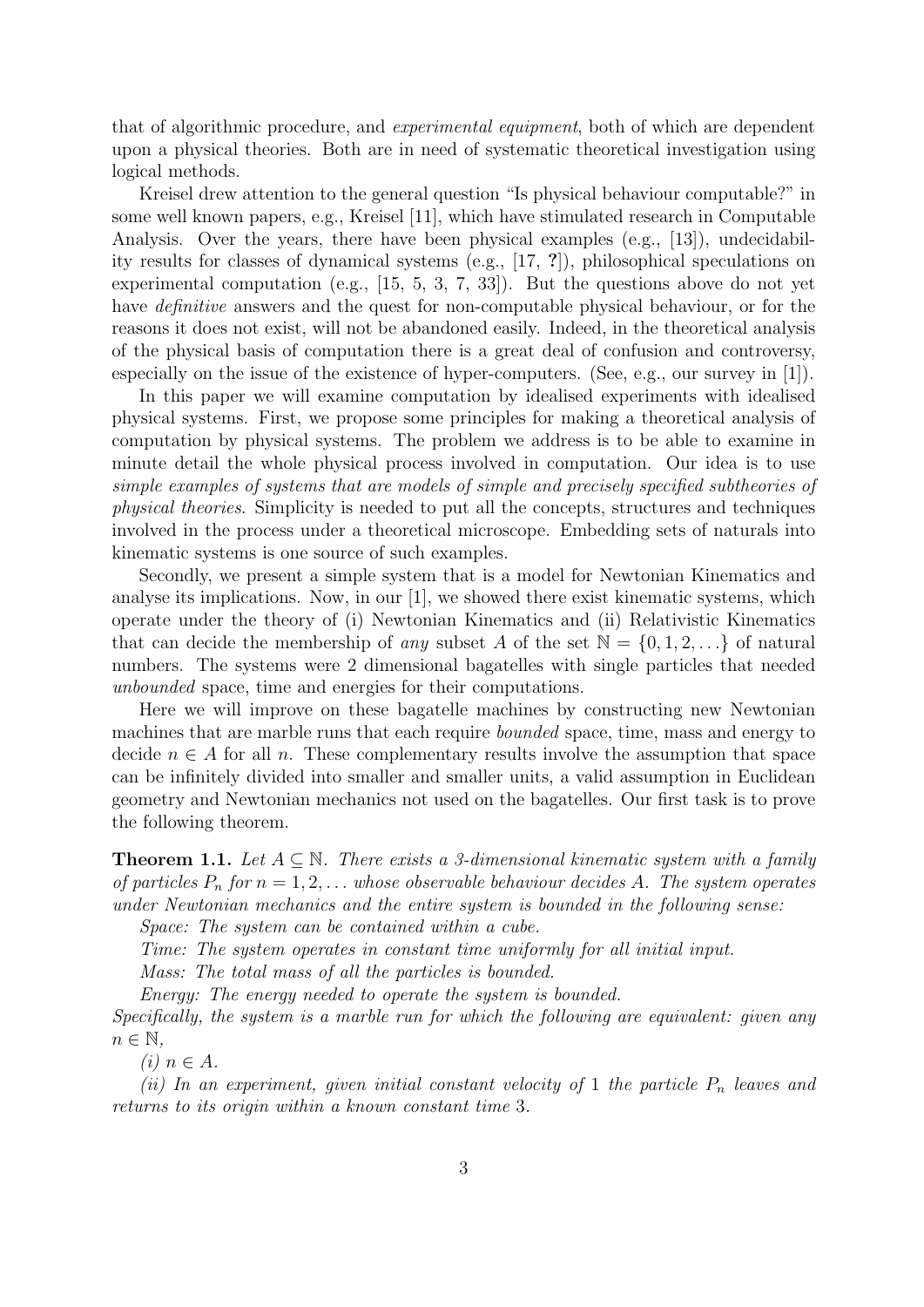At first sight, the theorem shows that non-computable finite bounded physical systems exist in a dramatic way: every set and function on N is computable by simple bounded Newtonian mechanical systems! Given the Church-Turing Thesis, this raises the question, Is the elementary theory of Newtonian Kinematics undesirably strong? Thus, our final task is to reflect on the concept of experimental computation in the light of the theorem. We consider the ideas of experimental procedure and equipment.

Now, the proof encodes any set  $A$  into the static structure of a simple piece of Newtonian kinematic equipment such that a simple experimental procedure, based on the observation of the dynamic behaviour of a particle, can recover the set A from the given equipment. This shows that the idea of equipment is problematic in Newtonian mechanics.

To answer the questions above, we find that the idea of experimental computation involves much more than an experimental procedure applied to a black box containing an arbitrary given physical system. Crucially, it involves the

(i) application of a sequence of experimental actions to the marble run, and

(ii) process of assembly or construction of the equipment.

We propose a new approach of using programming languages to analyse both experimental procedures and construction procedures. Our theorem shows that a refinement of mechanics is needed in which to define classes of constuctible equipment, and which would restrict the subsets  $A$  of  $N$  in the marble run. The design of such languages is complicated. We conjecture that using such a refinement of mechanics the functions computed by experimental computation are "equivalent" to those computed by algorithms, i.e. the partial computable functions.

The structure of the paper is this. In Section 2 we present four principles for an investigation of experimental computations. In Section 4 we describe the construction of a simple type of marble run that decides the membership relation for A under Newtonian Kinematics. In Section 5 we reflect on the examples and the nature of experimental procedures and equipment. Finally, in Section 6, we discuss some open problems.

This paper is a sequel to Beggs and Tucker [1], which contains complementary results (that do not involve the infinite division of space but do require unbounded energies) and a literature survey. It is a companion to our [2]. Technically, only elementary Newtonian mechanics is needed to follow our arguments. However, some knowledege of the different approaches to the fomulation of the problem and its "solution" is necessary. Thus, as background, it is helpful if the reader is familiar with [1] and with the theory of the functions computable by algorithms on discrete data, and its extension to continuous data (see: [19, 23, 25, 26, 29]).

# 2 On the analysis of experimental computation

We are interested in making a *theoretical* analysis of experimental computation. The concept of experimental computation explained in the Introduction emphasizes that there are many things we need to consider when thinking about the physical basis of computation, for example:

- (i) the set of data and how it is represented;
- (ii) function to be computed on the data;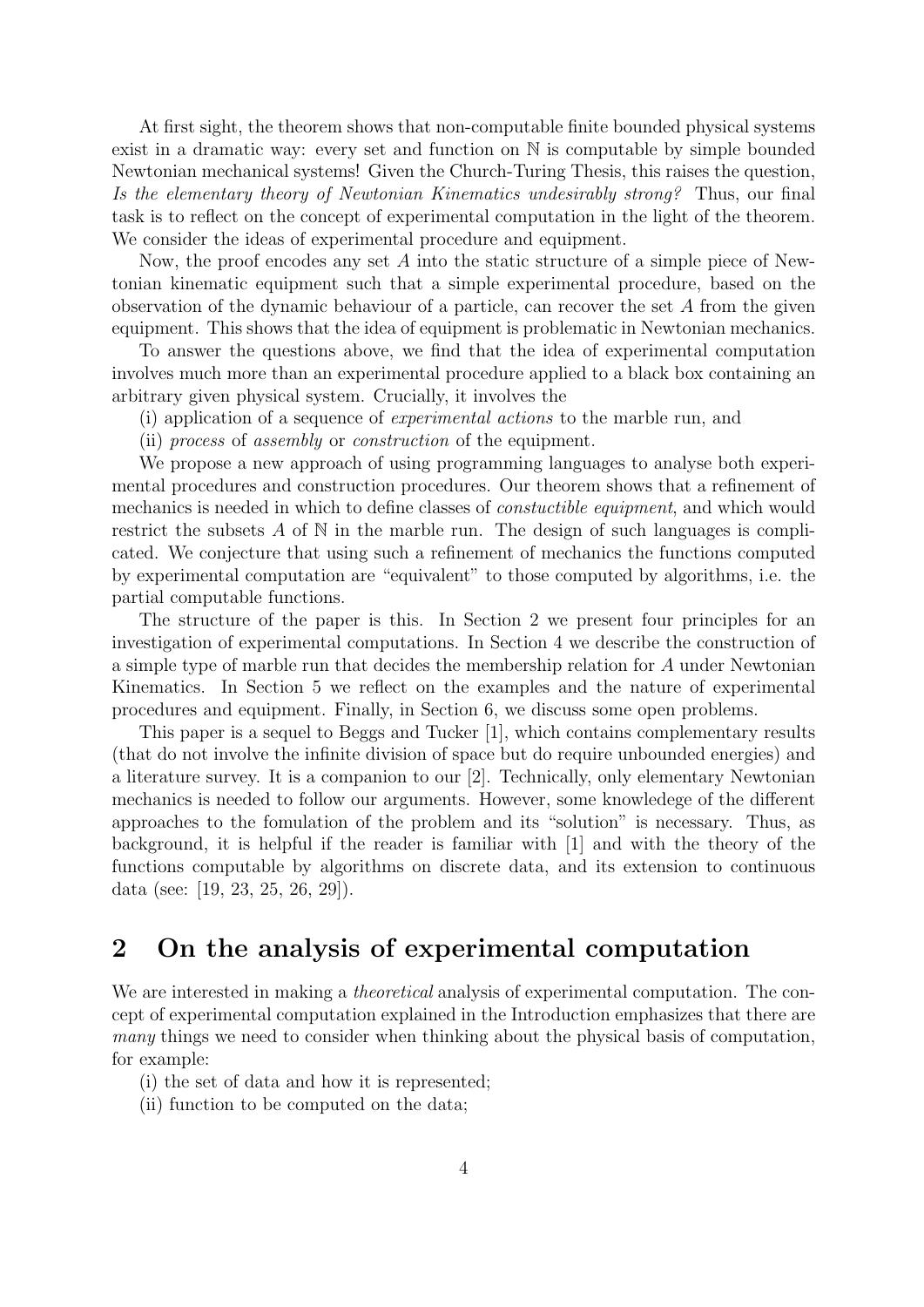(iii) the operational procedures necessary to measure which define the physical representation of the data;

(iii) the operational procedures necessary to initialize, control and observe the course of the experiment in time;

(iv) calculations that might be involved in performing the experiment;

(v) the equipment of system and how it is to be designed, created and used.

In this Section we propose a set of basic principles for investigating experimental computation and hyper-computation by physical systems.

### 2.1 Role of Physical Theories

Physical theories play a complicated role in experimental computation. In seekng answers to the questions in the Introduction, we should use a physical theory to

(1) define precisely the class  $K$  of physical systems under investigation; this means that the concepts and laws of the theory will be used to

 $(2)$  design and construct the systems in K;

(3) explain and prove properties of their operation and behaviour; and, hence,

(4) validate experimental computations by the systems of K.

For example, a physical theory is needed to design, operate and validate a Newtonian system capable of simulating a Turing machine.

If a hyper-computer has been found in  $K$  then we should use the theory to

- (5) evaluate the physical credibility of the system or, possibly,
- (6) reveal weaknesses in the theory.

Finally, in each case, we should use the theory to

(7) make clear, precise and detailed statements about the whole process of experimental computation, especially about the experimental procedure and equipment.

It is clear that these simple desiderata are not all present in the literature on hypercomputation, though given the controversies, (5) is popular. In the case of hypercomputers, examples can involve complicated theories, ignore aspects of the experimental process, and seek to be more persuasive than informative. Comprehensiveness, clarity, precision and details are in short supply.

In investigations of experimental computation and the questions above, it is the physical theory itself that is the central object of theoretical study. Here we propose four principles and stages to an investigation of some type of experimental computation.

1. Defining a physical subtheory: Define precisely a subtheory  $T$  of a physical theory and examine experimental computation by the systems that are valid models of the subtheory T.

All physical theories are large and changing, though the classical theories usually have an elegant mathematical form and can be organised by incrementally adding concepts, laws and techniques. In some cases they have been axiomatised informally and even formally. Clearly, it is not easy to define exactly such a theory. Therefore, one might begin with some theory that is quite large, for example the Newtonian Kinematics of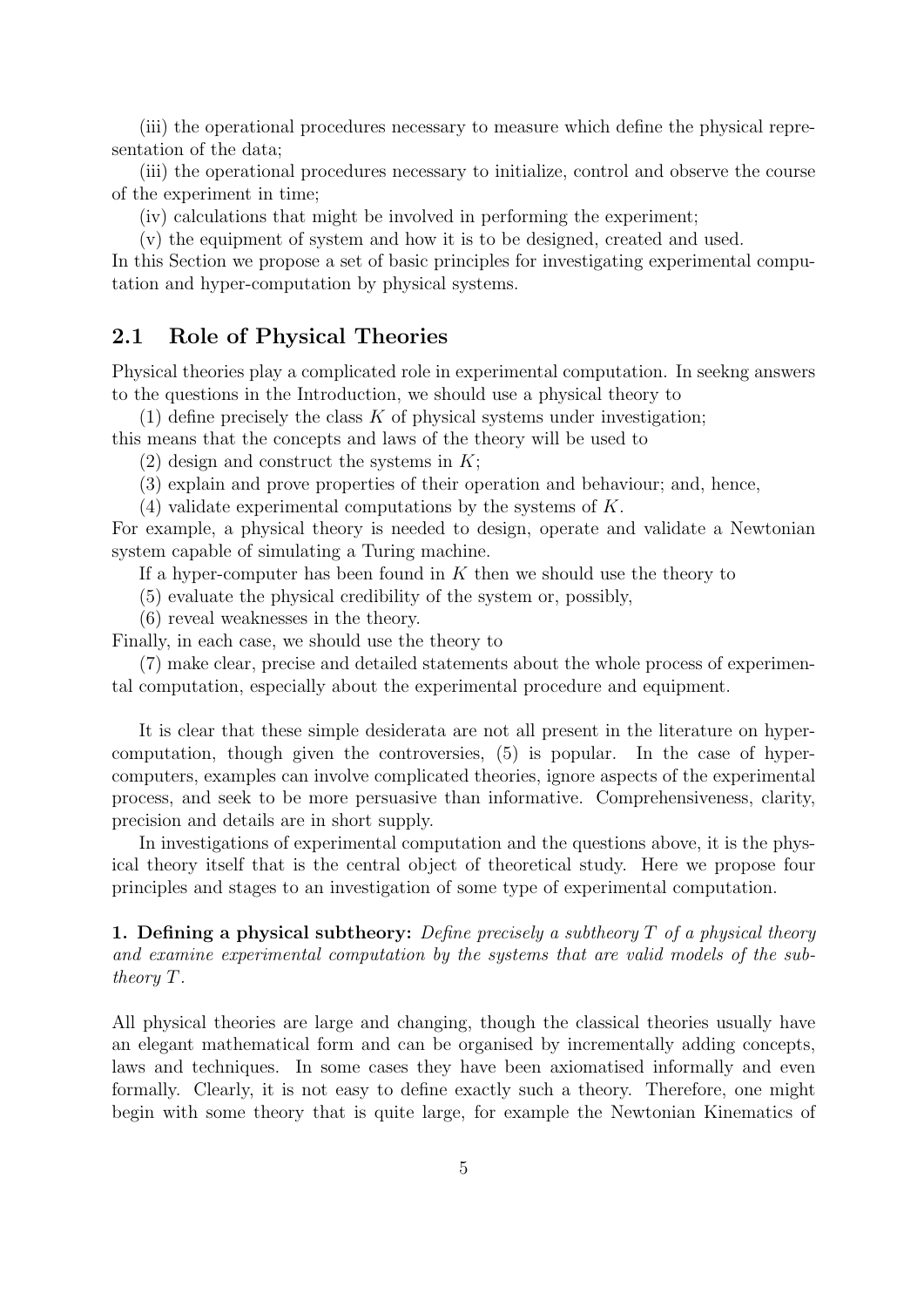point particles, which is a subtheory of Newtonian Mechanics. By working on examples, conceptual precision and mathematical rigour will surely reduce the subtheory into something much smaller. For example, suppose one finds an interesting system  $C$  that is a computer or hyper-computer and a model of the physical theory. Then the problem arises:

**Minimal Subtheories** In computing with a physical system C, specify the smallest subtheory or fragment  $T$  of the physical theory that is needed to construct, operate, reason about, and validate C.

The chosen subtheory  $T$ , whether minimal or not, is the source of the definition of experimental computation. What is contained in  $T$  determines the set of possible experimental procedures and what forms the systems have in terms of their components and architectures. Later we discuss how to derive, from a subtheory  $T$ , languages to specify formally both experimental procedures and equipment.

For the purposes of a theoretical programme the idea is to look at simple theories that are small and rather precisely defined. It does not matter whether we think of them as true, or roughly applicable, or know them to be false. For example, in all work on Newtonian systems, here and elsewhere, it is known that assumptions about space and time are false of our universe. In our view, that in no way diminishes the theoretical interest and value of seeking Newtonian hyper-computers. As we hope to show here, success and failure in the search can provide insight into both the nature of computability in a physical context and the scope of Newtonian principles. If Newtonian examples can be confusing and disputed then it is not surprising that Relativistic and Quantum examples are not definitive.

2. Classifying computers in a physical theory: Find systems that are models of T that can through experimental computation implement specific algorithms, calculators, computers, universal computers and hyper-computers.

Subtheories do not contain notions of computation, though the term *information* is commonly used in some theories since Boltzmann. The computation of functions and sets must be abstracted from, or represented by, the operation of physical systems along the lines mentioned above. For the purposes of comparison with algorithmic procedures, and especially for the search for hyper-computation, there is a natural course of action, namely study the mathematical problem:

Embedding computations in a physical theory: Seek ways of embedding functions, sets, logical formulae, algorithms, programs, models of computers and hyper-computers, etc. into some physical systems that satisfy a subtheory T.

Clearly, as with any embedding problem, we are interested in embedding complex algorithmic computations into simple physical systems that are models simple physical subtheories. For example, to answer the question do there exist Newtonian systems that compute everything, one can embed arbitrary sets into valid 2-dimensional single particle systems obeying a few simple Newtonian or Relativistic laws (see [1]). In this paper, we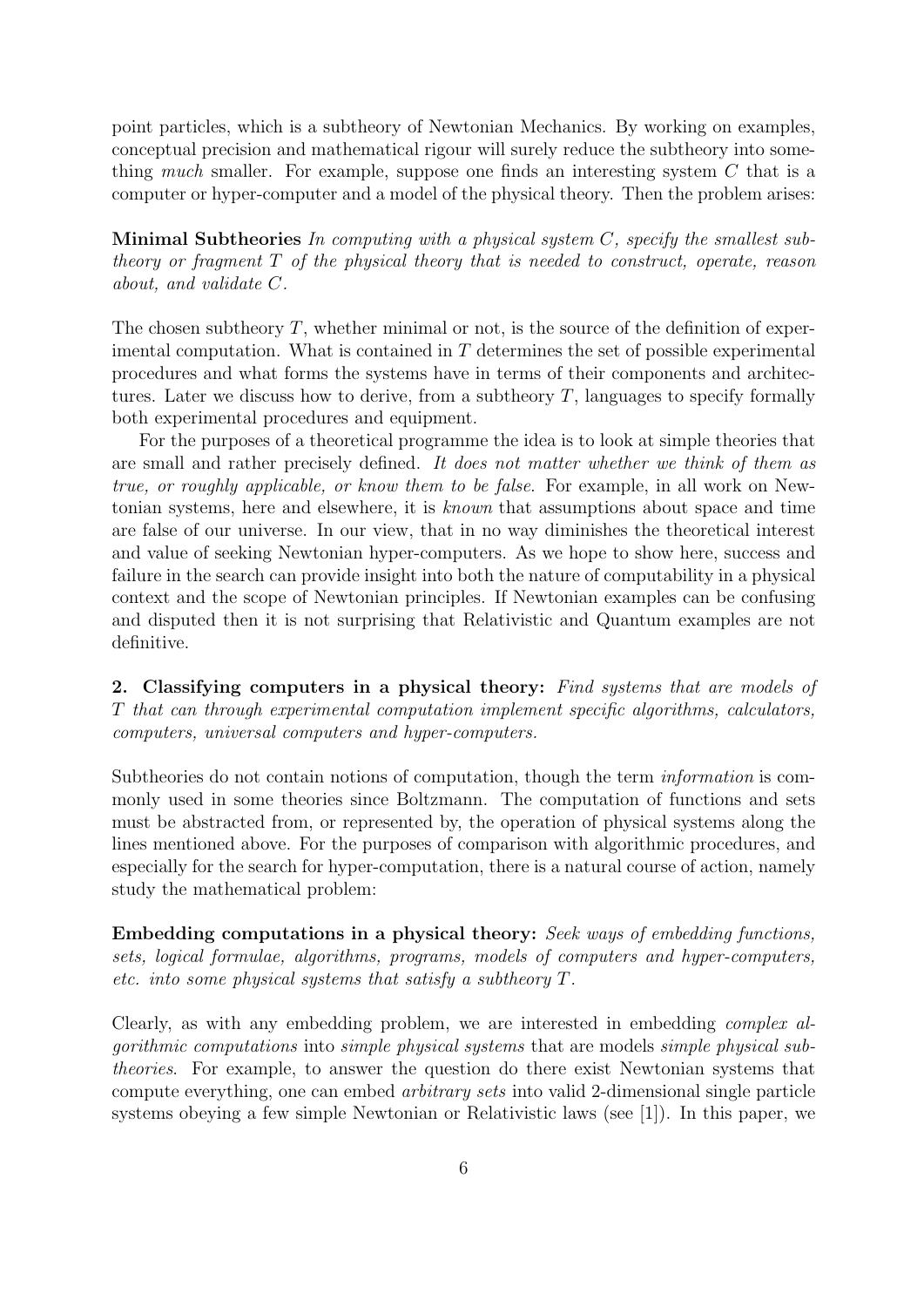will embed an arbitrary set into a very simple 3-dimensional kinematic system.

At this early stage in our understanding, the idea is to  $play$  with computational ideas and their emdeddings into physical theories, in order to explore the interface between algorithms and experiments and to see what our ingenuity or trickery can get away with and what it can uncover. In our experience, and that of others, hyper-computations not "genuine" but involve the embedding of non-computable sets, functions, etc., into systems, especially in the initial states of systems or parameters. Actually, such embeddings are hidden by the complexity of examples and need to be unearthed. It seems that hypercomputation is courtesy of deus ex machina. The literature is plagued by uncertainty and controversy. For this early stage of investigation, we should not care about the validity of the physical theory but we should care about being able to make theoretically complete models and precise mathematical analyses that reveal all the concepts and technicalities.

3. Mapping the border between computer and hyper-computer in physical **theory:** Analyse what properties of the subtheory  $T$  are the source of computable and non-computable behaviour and seek necessary and sufficient conditions for the systems to implement precisely the algorithmically computable functions.

It is an intriguing and complicated problem to isolate what properties of a physical theory permit computers and hyper-computers. In the case of systems built from embeddings it may be clear where some non-computable resource is to be found. Thus, if we constrain that resource we may be able to recover computability. In our Newtonian work it is obvious where non-computability enters and we can isolate some necessary and sufficient conditions on the subtheories that can control the embedding of sets of natural numbers. However, they amount to *algorithmic* conditions on mechanical equipment that are new and external to classical mechanics. This importation is a difficult and fundamental point for the conditions *ought* to belong to the physical theory. What, if any, algorithmic conditions belong to a physical theory? Answers must avoid circularity. For example, for certain arguments it may not be acceptable to assume that standard models of calculators and computers are simply available for use in experimental computation. Strictly speaking they are external or foreign to the physical theory T.

### Calculations: Which of the standard models of calculators can be implemented in the T?

It is not clear that a Turing machine can be faithfully embedded in many physical theories: see Davies [6]. Indeed, it is an interesting problem to investigate which models of computers can be represented or implemented in a physical theory T.

4. Reviewing and Refining the Physical Theory: Determine the physical relevance of the systems of interest by reviewing the valid scope or truth of the subtheory. Criticism of the system might require strengthening the subtheory  $T$  in different ways.

We have emphasised the autonomy and independence of the physical theory since we take it and its subtheories to be the focus of the mathematical work. In addition to providing intellectual pleasure, a physical theory is supposed to be true of some aspect of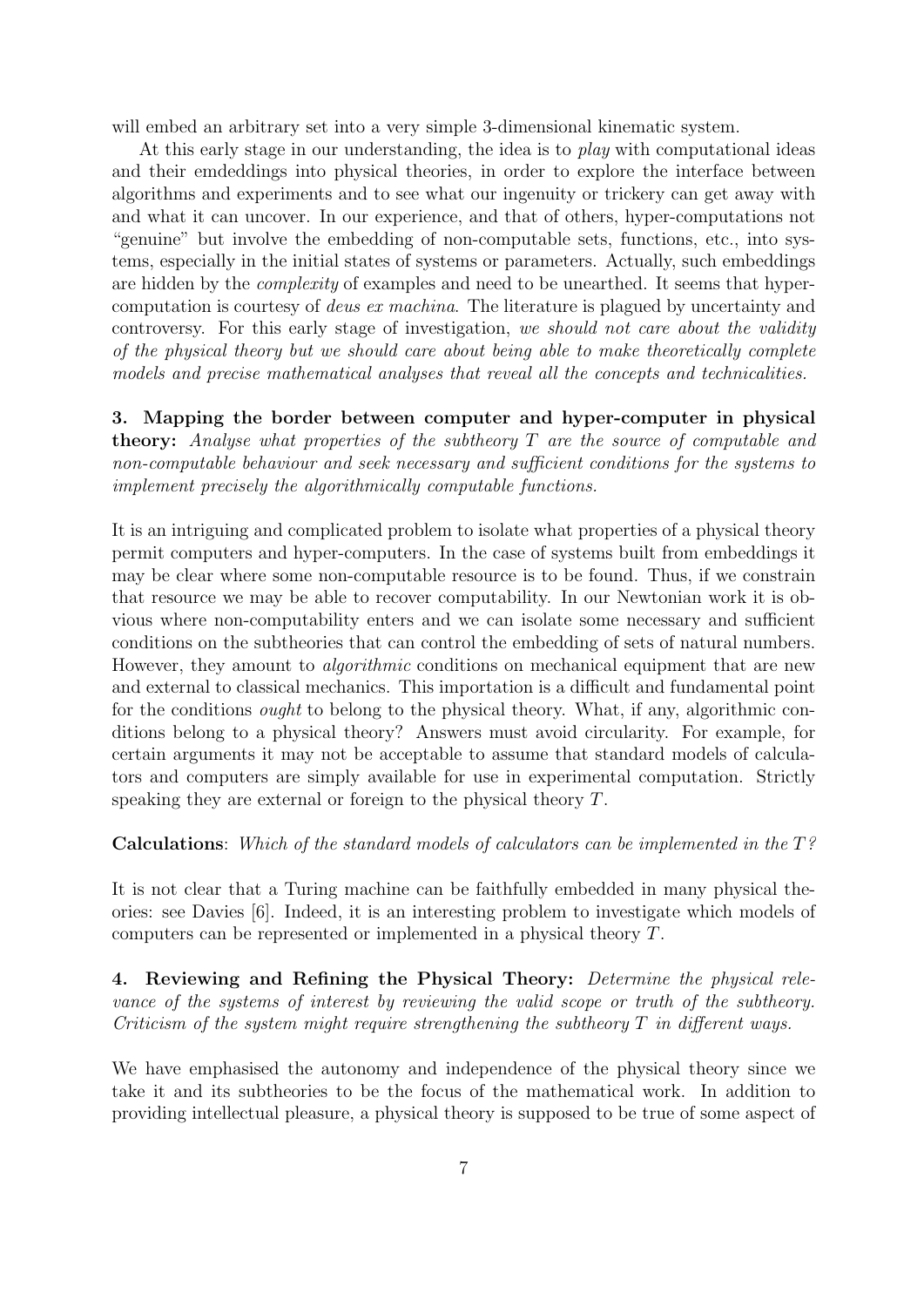the physical world. Of course, a physical theory cannot be proved, but it can be validated by experimental facts. For any theory  $T$  there are restrictions that define that part of the theory that has been validated experimentally. These restrictions can be seen as a refinement theory  $E(T)$ , called the *experimental domain* of T where models are supposedly more faithful to experimental results.  $E(T)$  will contain numerical bounds on physical measurements, for instance. For any valid model  $C$  of a theory  $T$ , we may ask:

#### **Experimental validity**: Is C a valid model of the experimental domain  $E(T)$  of T?

The process of reviewing examples can lead to the refinement of the subtheory in different ways, perhaps adding more laws in the search of more realism - e.g., what happens if we add friction and/or elasticity to the Newtonian system. And it can lead to the rejection of the subtheory and its systems as a basis for making a hyper-computer - e.g., arbitrary velocities, and hence energies, may be needed, which are not possible. Often, as one moves out of  $E(T)$  into T one contradicts other theories - theories created to cover a larger experimental domain. In Newtonian kinematics, using arbitrary velocities contradicts Relativity Theory, and making arbitrary small components contradicts Atomic Theory. In our work, we have worked with the relevant full, unrestricted, kinematic theory T, ignoring the experimental domain, and have concentrated on mathematical rigour, consistency and completeness.

# 3 Experimental Computation with Newtonian Kinematics

In using the framework, we begin the study of the marble run by reflecting on the underlying theory. Newtonian Kinematics is about systems of particles in  $n$ -dimensional space  $(n = 1, 2, 3)$  satisfying Newton's Laws of Motion and laws such as Gravitation and Conservation of Potential and Kinetic Energy. Typically, subtheories describe systems that allow the

- (a) projection of particles in space with arbitrary velocity, and
- (b) observation of the position of particles at certain times.

A subtheory of Newtonian kinematics may further assume that the space may be structured in different ways, influenced by gravitational fields, populated by special bodies and obstacles, and shaped by geometries. It may also suppose that materials have different physical properties such as friction and elasticity.

Newtonian kinematics has been used in many discussions of computation and hypercomputation such as Moore [13], da Costa and Doria [4, 5], Yao [33]. The work of Smith [22] is particularly close in spirit to the framework described in Section 2: his portfolio of theories in which he studies the N-body systems addresses the issues of Principle 3 above. Here the infinite computational resource comes from the arbitrarily high velocities attained in non-collision singularities in the n-body system, and the study of 'topologically' different trajectories which can be used to achieve this.

In contrast to this, our simple example will need a simple fragment of Newtonian Kinematics. In summary, we will need to place, project and observe the position of a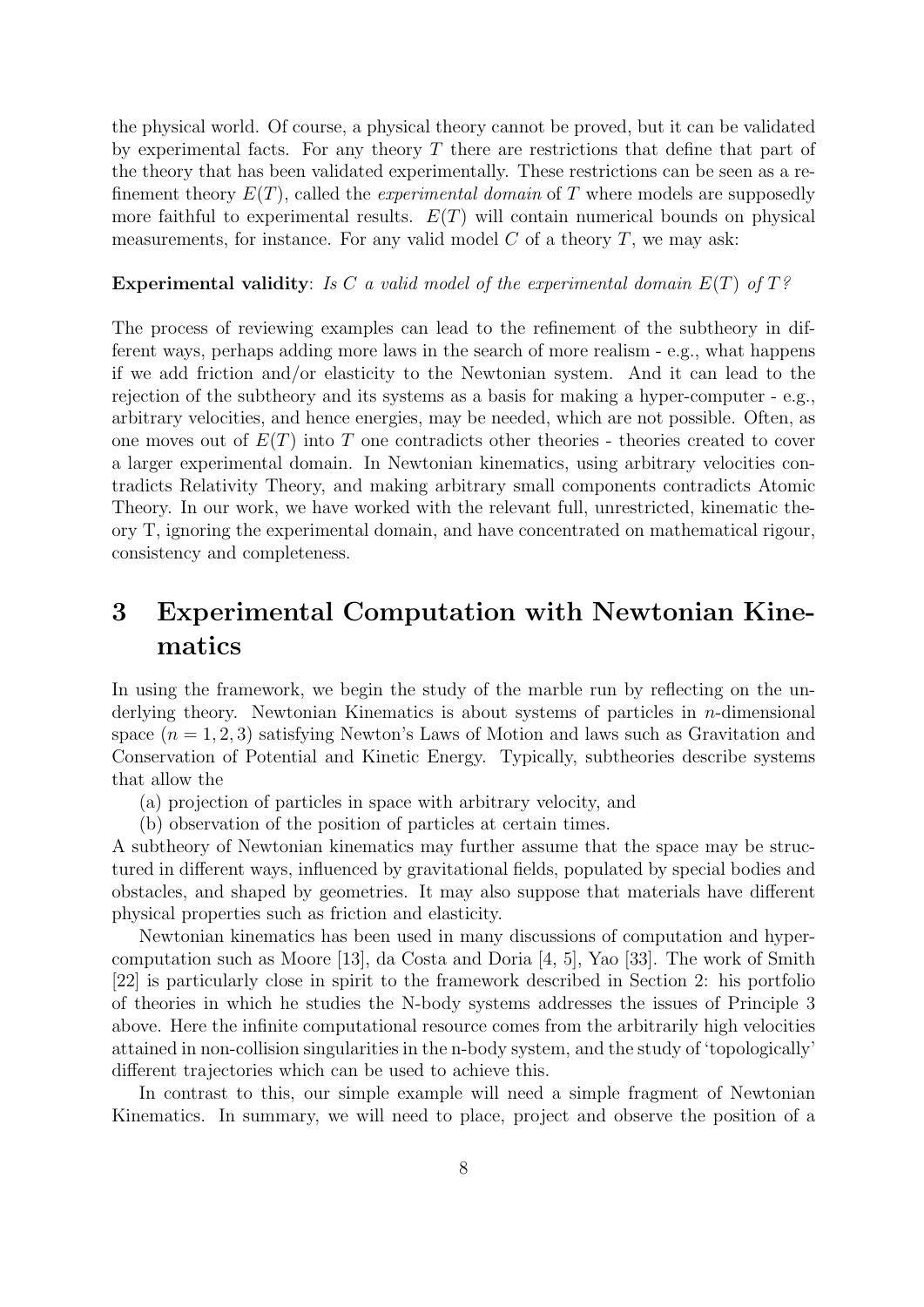particle in space, and measure time on a clock. We will not need absolute precision in measurements, either in space or time. In fact, we can allow generous margins of error in measurements. Only in the initial placement of a ball on a track must some care be taken. We will not need to calculate with algebraic formulae. We will look at the subtheory in more detail after we have explained the system in the next section.

# 4 The Marble Run

Here is the proof of the Main Theorem 1.1.

Experiments with the marble run. The marble run is a surface, lying within a square, with tracks or groves along which particles can run. At both ends of the tracks are trays to catch particles. The experimental procedure is this:

To find if  $n \in A$ , take the particle  $P_n$  and fire it along the track indexed n with velocity 1. If the particle returns within time 3, then  $n \in A$ , if not then  $n \notin A$ .

The reason for having specific particles  $P_n$  for different n is that the the tracks on which the particles run get narrower as n increases. The particle  $P_n$  is defined by its mass  $M(n)$  and radius  $R(n)$  which is calculated from n. Assuming a common material of fixed density it is enough to calculate a radius  $R(n)$  when choosing a particle.

Structure of the marble run. Consider a metal plate forming a quarter annulus, which we take to run from angle  $\theta = 0$  to  $\theta = \pi/2$  anticlockwise from the centre. The inner radius of the quarter annulus is 1, and its outer radius is 2. Inside radius 1 and outside radius 2 there are deep trays into which the particles may fall; these are called the inner and outer trays, respectively.

On the annular metal plate are cut infinitely many radial tracks labelled by the set N. Beginning at  $\theta_0 = \pi/4$ , the tracks are placed by bisecting angles in the anticlockwise direction, at angles

$$
\theta_1 = \theta_0 + \pi/8, \ \theta_2 = \theta_1 + \pi/16, \ \ldots, \ \theta_n = \theta_{n-1} + \pi/2^{n+2}.
$$

To be precise, the centre line for each track  $n$  is a radius from the centre of the annulus at the angle

$$
\theta_n = \frac{\pi}{2} \Big( 1 - \frac{1}{2^{n+1}} \Big) .
$$

The distance between the centre lines of track n and  $n + 1$  measured along the inside circle is  $\pi/2^{n+3}$ . The width of track n is  $\pi/2^{n+6}$ , and that of track  $n+1$  is  $\pi/2^{n+7}$ , i.e., half the width of track  $n$ . So the tracks do not overlap.

The polar coordinates of the starting point of track n is  $X(n) = (1, \theta_n)$ .

Each particle  $P_n$  has diameter equal to the width  $\pi/2^{n+6}$  of track n so its radius is  $R(n) = \pi/2^{n+7}.$ 

At the end of track n is either a spring to return the particle, for  $n \in A$ , whence it falls into the inner tray, or an open end, for  $n \notin A$ , which lets the particle fall down into the outer tray.

The marble run corresponding to the subset of even natural numbers is illustrated in figure 1, with the first 4 tracks labelled and the springs marked by closed ends. As the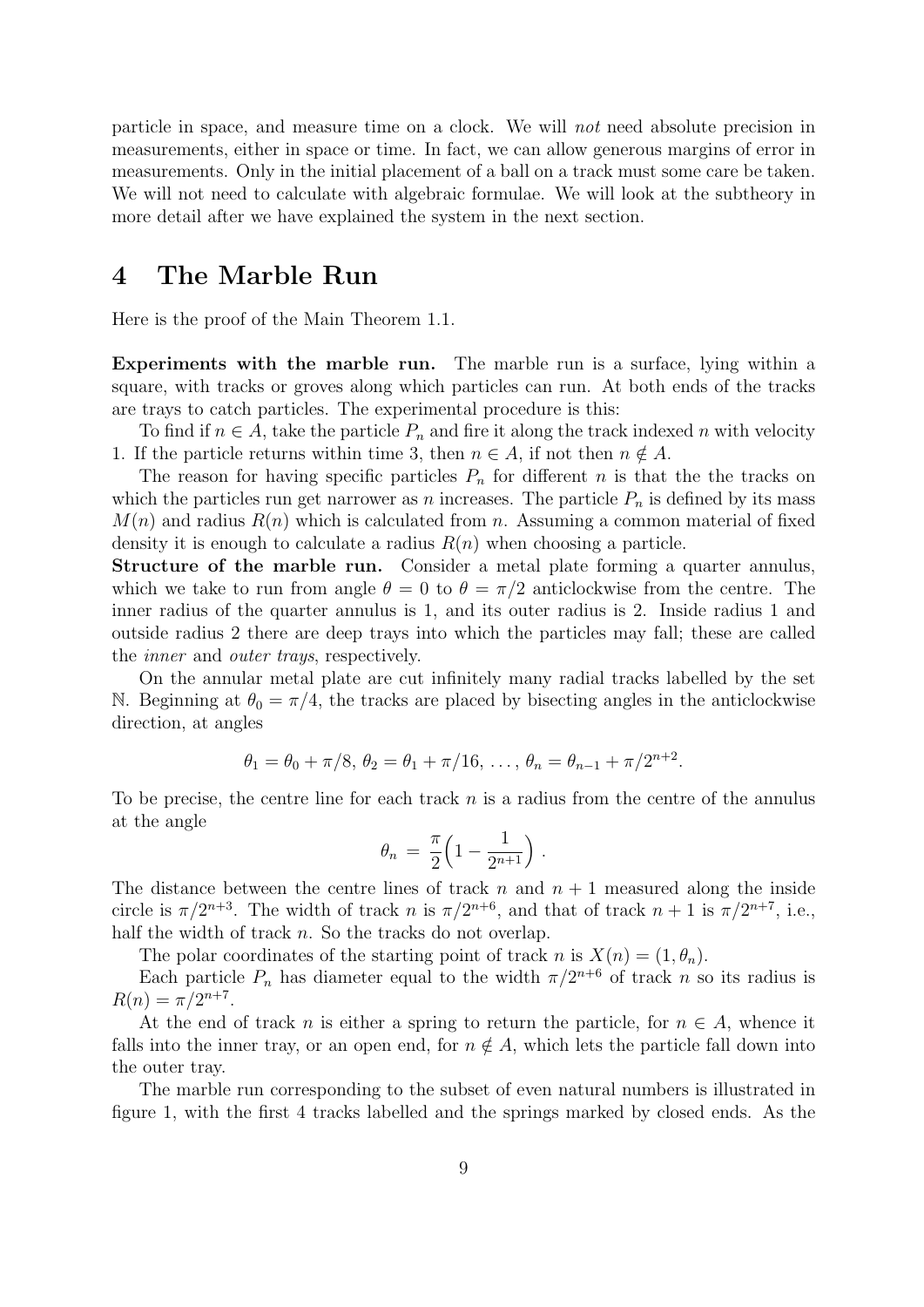track numbers for the first 4 natural numbers increase the tracks become progressively narrower and closer together. The figure is expanded with tracks beyond  $\pi/4$  for clarity.



Figure 1: The Marble Run

**Operation of the marble run.** Particle n rolls at speed 1 to the end of the track in time 1. Then it either falls in the tray, never to return, or hits the spring. For a reasonably good spring we assume that it is reflected at a velocity, say,  $> 3/4$ . The return time for ball n if the end of track n is closed is  $\langle 7/3. \rangle$  By checking the inner tray for a returned particle at time 3 we build in the possibility of some margin of error in the timekeeping, we do not require arbitrarily high precision.

Bounds. The formulae above gives all the infinitely many tracks fitting into the quarter annulus, so the machine fits into a bounded space, namely a box of size  $3 \times 3 \times 1$ .

The masses (taking each ball to be of the same density) of each ball are bounded, and by summing the masses, the total mass required is also bounded. For if the density of each particle is  $\rho$ , and each particle  $P_n$  has diameter  $2R(n)$  equal to the width  $\pi/2^{n+6}$  of its track n, the mass  $M(n)$  of the particle  $P_n$  is

$$
\frac{4}{3}\pi R(n)^3 \rho = \frac{4}{3} \frac{\pi^4 \rho}{2^{3n+21}}.
$$

This gives the total mass of all the balls for  $n \geq 0$  to be

$$
\sum_{n=0}^{\infty} \frac{4}{3} \frac{\pi^4 \rho}{2^{3n+21}} = \frac{4}{3} \frac{\pi^4 \rho}{2^{21}} \sum_{n=0}^{\infty} \frac{1}{8^n} = \frac{\rho \pi^4}{3 \times 2^{16} \times 7}.
$$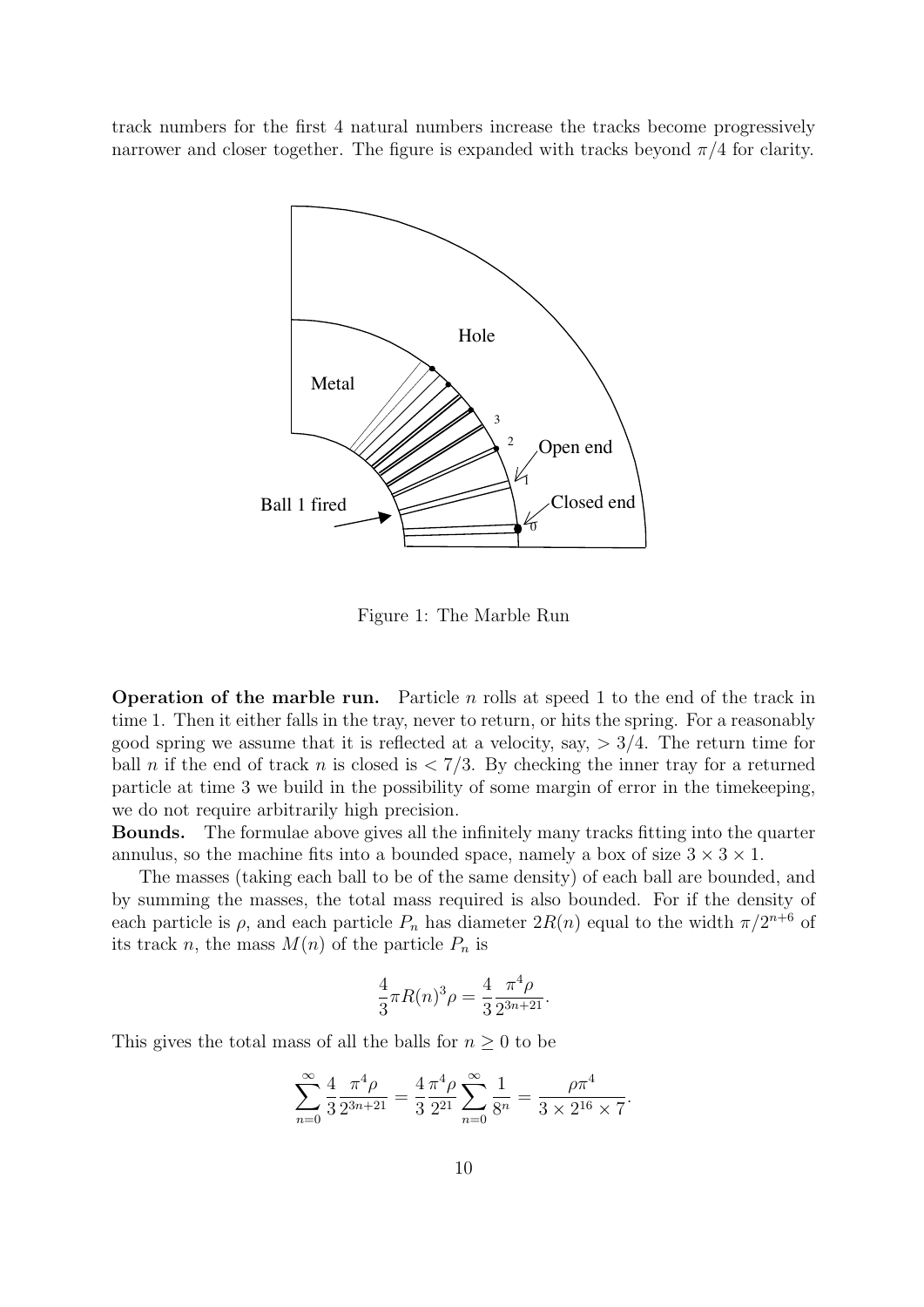since the geometric series of common ratio  $\frac{1}{8}$  has sum  $\frac{1}{1-\frac{1}{8}} = \frac{8}{7}$  $\frac{8}{7}$ .

The velocities used are bounded above by 1, and together with the mass bound this shows that the kinetic energy required is bounded by the kinetic energy of the largest particle  $P_0$ , i.e.

$$
\frac{1}{2}M(0)1^2 = \frac{\rho \pi^4}{3 \times 2^{20}}.
$$

This completes the proof of the theorem.

Variations of the marble run. If we work with the simpler assumption of point particles then the complications of selection can be dispensed with. For convenience we have assumed that there is no friction: it could be included with adjustments to the speeds of the particles.

Finally, by taking A to be the coded graph  $G_f$  of any function f, we have the corollary:

**Corollary 4.1.** Any function  $f: \mathbb{N} \to \mathbb{N}$  can be computed by a Newtonian Marble run.

# 5 Experimental procedures and equipment

We will consider the marble run using the framework discussed in Section 2. First let us check on the minimal subtheory.

### 5.1 The Minimal Subtheory and the Marble Run Procedure

What does the minimal subtheory for the marble run contain?

The procedure given at the beginning of Section 4 seems very simple. Now, given any marble run  $M_A$ , the experimental procedure needed to decide  $n \in A$  can be carried out using the following primitive experimental actions:

- (i) place a particle in space;
- (i) project a particle in space;
- (ii) observe the position of a particle in space;
- (iii) measure time on a clock; and

There are also some parameters defining the mass and size of particles and their velocities, but, in the case of the marble run, the actions required are simple and uncontentious. Note that we can tolerate inaccuracies in measurements and that we did not calculate with even simple algebraic formulae. Clearly, for the procedure these actions determine the minimal kinematic subtheory  $T_M$ . To define this theory  $T_M$  fully and formally is a task we leave to another occasion. We can make  $T_M$  a little more precise as follows.

Given any marble run  $M_A$ , we can express the experimental procedure in the following "experimental pseudocode":

exp-pseudocode Marble run; place particle mass  $M(n)$  radius  $R(n)$  at point  $X(n)$ ; start clock  $t$ ; project particle at  $X(n)$  with velocity 1; wait 3 units and do nothing; if particle in inner tray then return " $n \in A$ " else return " $n \notin A$ "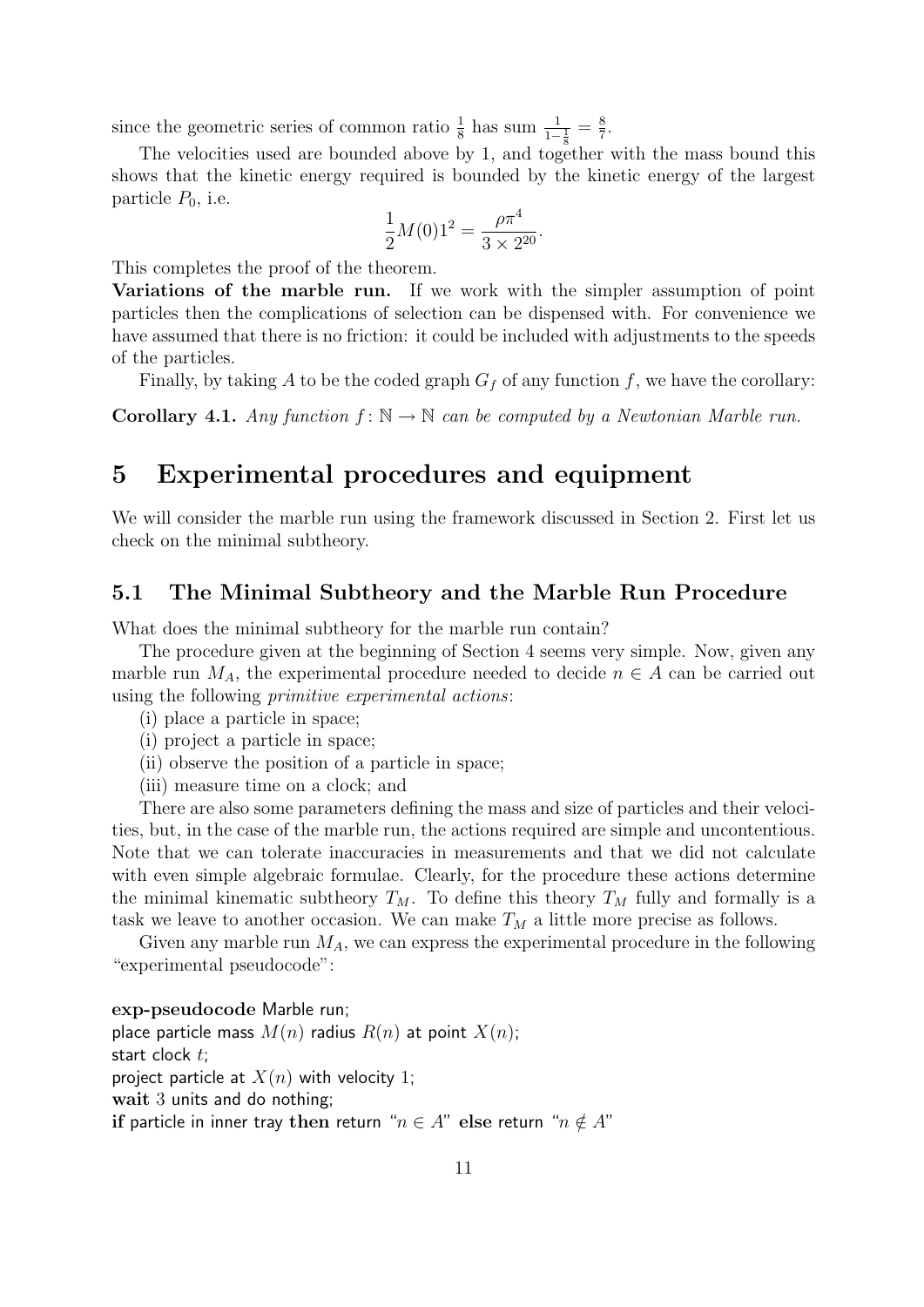#### end Marble run.

The simple primitive actions become instructions and their combination by control constructs become experimental procedures. The language of the pseudocode is derived by  $T_M$ .

What does the equipment  $M_A$  contribute to the minimal theory  $T_M$ ?

First we note that the marble run  $M_A$  satisfies the laws of  $T_M$ . The structure of the system  $M_A$  is based on an Euclidean construction determined by the set A of numbers. Since Newtonian mechanics is based on Euclidean geometry there is nothing in Newtonian mechanics that prevents or even cautions us from defining such systems for any set A. A physical theory such as  $T_M$  includes Euclidean geometry and, normally, places no conditions on the set A for the marble run  $M_A$  to be a valid model of  $T_M$ . However, when we view it operationally and use it to compute, we get the extreme result that Newtonian systems *exist* to compute any set or function on N.

Should the marble run  $M_A$  qualify as a legal piece of Newtonian equipment for experimental computation and if not, why not?

We answer "No". But the reasons present us with some interesting open problems that we will now discuss.

## 5.2 General Reflections on Experimental Computation and the Role of Equipment

Our idea of computing by experiment with the marble run is, roughly, this:

Definition Experimental computation consists of an experimental procedure which is a specification for a finite or infinite process made of primitive experimental actions that are applied to a physical system called the experimental equipment. The actions allow initialisation and observation of the equipment, which is otherwise considered to be a black box. The procedure schedules the actions, step by step, indexed by one or more clocks. Briefly,

Experimental computation  $=$  Experimental procedure  $+$  Equipment.

To understand this notion of experimental computation we must analyse the ideas of experimental procedure and equipment, and how they may be combined. We expect the notion of experimental procedure to be well behaved but our theorems here and elsewhere demonstrate that there will be problems with the notion of equipment.

### 5.2.1 Experimental procedures

Inspired by experimental procedures expressed in pseudocode (Section 5.1), we have begun exploring the idea associating with a physical theory  $T$  languages for expressing experimental procedures. Each language  $EP(T)$  is similar to an imperative programming language in which the basic instructions are (i) primitive experimental actions, (ii) simple algebraic calculations and (iii) simple control constructs. A physical theory  $T$  is needed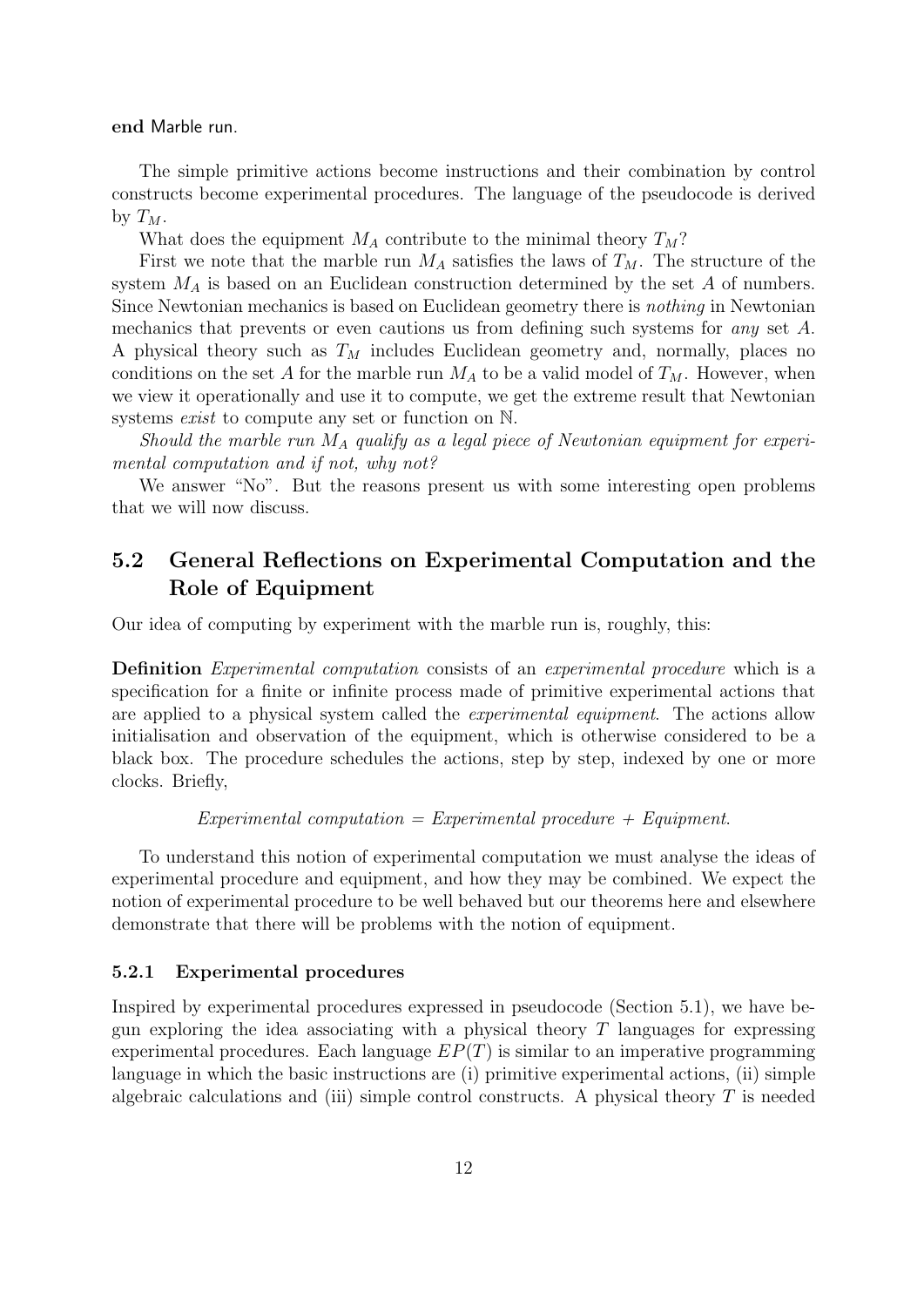to provide a semantics for the instructions and procedure, e.g., to validate the physical instructions of the language. Briefly,

Experimental procedure  $=$  Experimental actions  $+$  Calculations  $+$  Control and Scheduling.

Specifically, the actions or basic instructions of  $EP(T)$  are derived from a fragment T of a physical theory. The calculations are terms over a simple data type of numbers and the control constructs are standard conditionals and iterations. We will report on our work in a paper shortly.

### 5.2.2 Equipment

Suppose we start by defining experimental equipment to be simply a physical system to which the instructions of the experimental procedure can be applied in sequence. It is a black box and is governed by physical laws. Thus, the idea of Newtonian equipment is essentially any system for which it is meaningful to apply the primitive instructions and the laws of Newtonian mechanics.

However, now suppose the specification of an experimental computation is required to explain how the equipment is *constructed*, as a step-by-step process taking place in time. We have an interesting problem. The marble run is finite in its materials and operation but not in its architecture and construction. If the marble run is not acceptable then plenty of systems that are valid models of Newtonian mechanics are to be declared invalid at least for the purposes of experimental computation if not in general. But, what exactly are the new conditions that specify the idea of legal or valid Newtonian equipment?

The marble run suggests the need for a notion of *construction procedure* for equipment based on primitive construction steps. For the marble run, the primitive construction steps involve simply

(i) cutting tracks and holes,

(ii) placing springs,

(iii) calibration,

according to a blueprint that is a construction using the

(iv) primitive ruler and compass operations of Euclidean geometry. The construction also involves

(v) a uniform gravitational field,

(vi) materials with negligible friction.

For Newtonian equipment in general there is a much wide range of primitive construction actions to consider. For example, the steps involving the geometry of the space or environment need not be limited to those generated by ruler and compass operations. There are many choices for the (i) devices, (ii) obstacles and (iii) force fields placed in the space. We can also choose materials with various densities and different forms of friction and elasticity.

A choice of primitive actions or steps S based on a theory T leads to a construction language  $CP(T)$  for expressing construction procedures. We define Newtonian equipment to be *constructible* in the construction language  $CP(T)$  if it is definable by a construction procedure of  $CP(T)$ .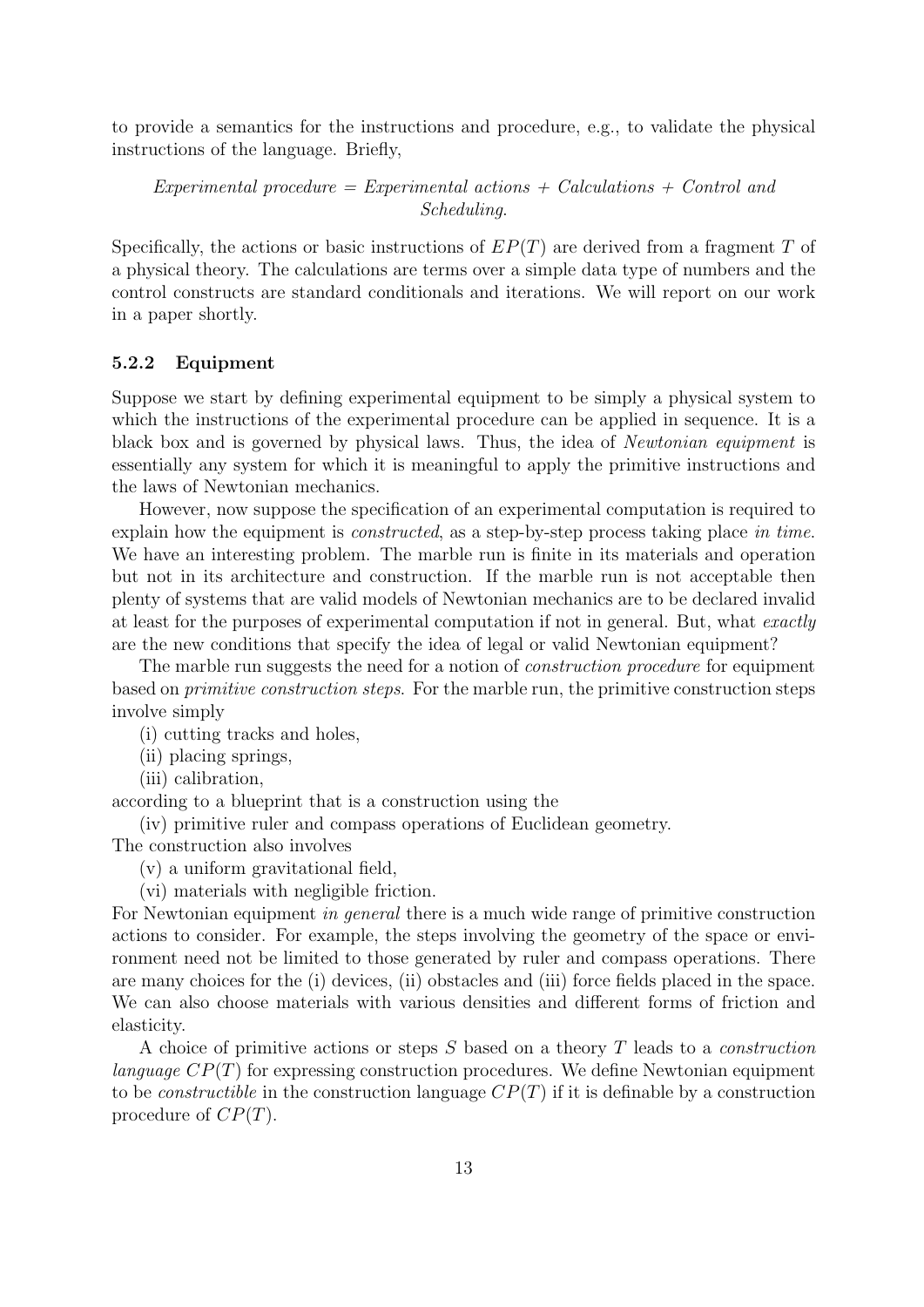Clearly, the use of construction languages allow us to place conditions on the form of equipment and explain why the marble run might not be valid for experimental computation. Case studies of languages are the subject of our on-going work.

### 5.2.3 Integration of experimental and construction procedures

Finally, we will comment on how a construction language is combined with the experimental procedure language to form a complete language for experimental computation and argue why such a language cannot express the marble run.

In a complete specification of an experimental computation there are two cases:

(i) Complete Equipment Specification. All the steps of the construction procedure are completed before starting the steps of an experimental procedure.

(ii) Partial Equipment Specification. The steps of the construction procedure are interleaved with steps of an experimental procedure.

In case (i), the equipment involves a finite number of construction steps. It is possible to complete the building of the equipment in finite time and deliver it ready to perform an experimental procedure on all data. The equipment is finite in the sense that its parts - as defined by the instructions of the construction language - are finitely many.

For any equipment that involves an infinite number of construction steps the equipment cannot be completed in finite time and delivered to the experimental procedure, and case (i) cannot apply. However, the second case (ii) of partial equipment is possible, for given some input data, the construction steps can be followed to build a *sufficiently large* piece of equipment for the experimental procedure to be performed. In the marble run, given input n we need to have enough of the equipment constructed to include track  $n$ .

By including the construction of the marble run in the definition of experimental computation, and given the ideas on languages, in the case of the marble run we must interleave the instructions and procedures in the partial specification and have a "definition" of the form:

**Definition 5.1.** A is decidable (or semidecidable) by experiment with the marble run  $M_A$ if, and only if, A is decidable (or semidecidable) by experimental procedure from  $EP(T_M)$ applied to  $M_A$  and  $M_A$  is partially  $CP(T_M)$  constructible (or semiconstructible).

(Of course, a problem in the construction seems to be that the sequence of primitive construction steps for the marble run  $M_A$  involves knowledge of the set  $A$  - indeed precisely the knowledge the system  $M_A$  is being designed to reveal, making the purpose of the experiment redundant. But since we are interested in the nature of experimental computation, this point about redundancy is not interesting.)

### 5.2.4 Classification

Consider the working Definition 5.1. The pseudocode is a sketch proof that A is decidable by an experimental procedure from  $EP(T_M)$ . So it is the construction of  $M_A$  that needs analysis.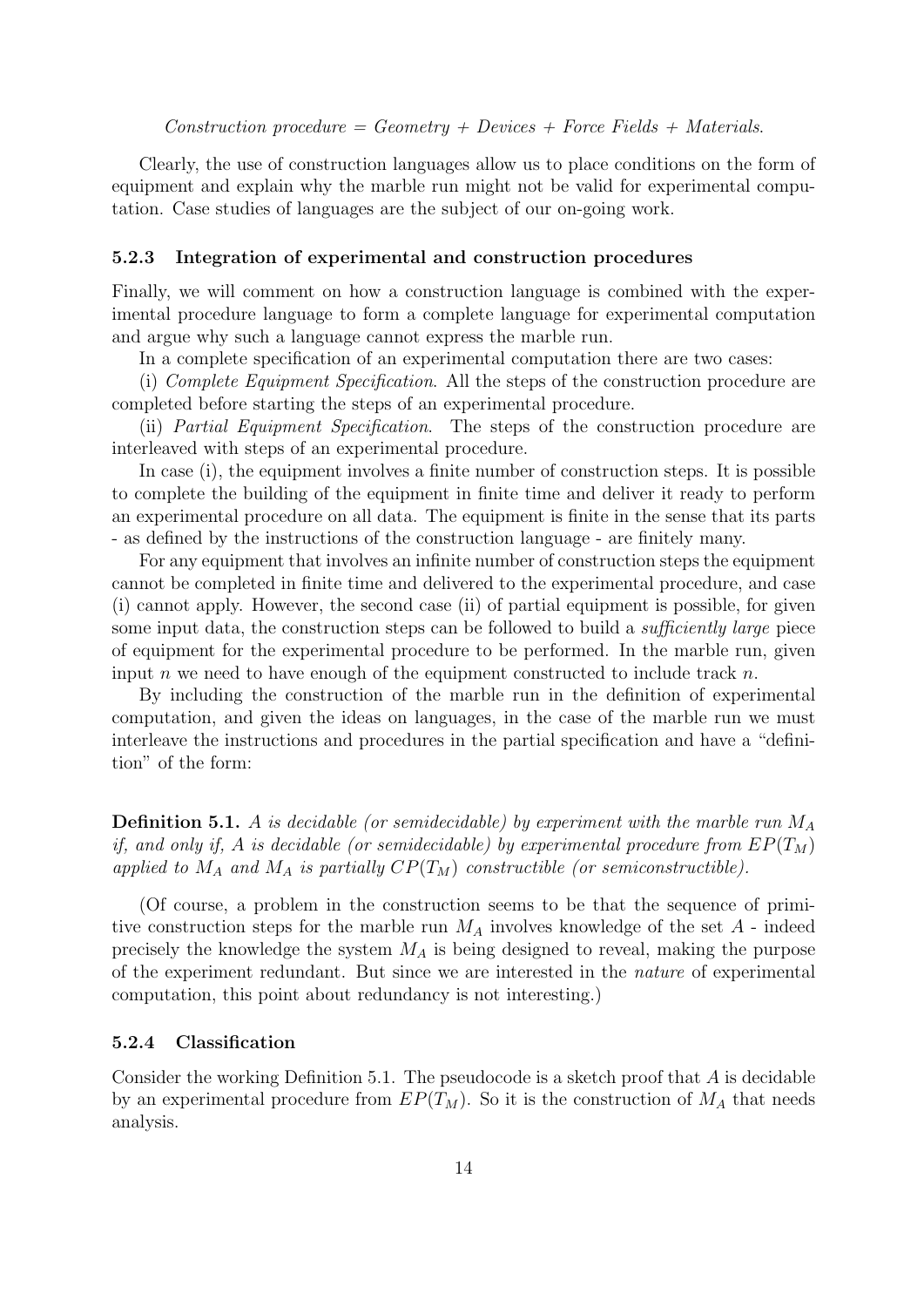What conditions are needed on A to enable us to prove that  $M_A$  is partially  $CP(T_M)$ constructible (or semiconstructible), or not?

To build useful parts of the marble run in stages, the construction procedure must be able to decide A or generate finite subsets of A. Now, for any reasonable choice of an equipment specification language  $CP(T)$  for any T, the procedures will form a countable set. Thus, not every set A of natural numbers can be decided or generated and, hence, not every marble run  $M_A$  is constructible in  $CP(T)$ . Thus, under Definition 5.1, marble runs do not compute all functions on N!

One idea is to suppose that A should be algorithmically decidable or semidecidable for use in  $CP(T_M)$ . There is an obvious argument that the idealised CAD tool that cuts the metal needs an algorithm for A in order to construct  $M_A$ . If we do introduce classical computability concepts into  $CP(T_M)$  then we seem to be on the way to a proof of:

Conjecture 5.2. The following are equivalent.

(i) A is decidable (or semidecidable) by experiment with the marble run  $M_A$ 

 $(ii)$  A is decidable (or semidecidable) by algorithms.

To introduce computability into the physical theory via  $CP(T_M)$  run risks of circularity for we are seeking to understand the physical foundations of computability theory. So the conjecture remains and it is a subtle problem to formalise the languages  $CP(T_M)$  and  $E P(T_M)$  and show or refute this.

# 6 Concluding remarks

Experimental computation is not well understood even in the case of kinematics, possibly the simplest physical theory. We have discussed a framework, based on four principles, and studied a simple example of hyper-computation in Newtonian Kinematics. In this process we sought:

(i) a simple kinematic subtheories to isolate physical assumptions about examples;

(ii) systems that are hyper-computers;

(iii) transparent embeddings so we can take apart and inspect the border between computable and non-computable; and

(iv) necessary and sufficient physical conditions for the sets and functions to become computable and the systems to become computers.

We have shown that for each set  $A \subseteq \mathbb{N}$  there exists a valid Newtonian kinematic system  $M_A$ , bounded by a 3-dimensional box, that can decide the membership of the subset A, operating in a fixed finite time interval and using a fixed finite amount of energy for all inputs. In the light of the theorem, an open technical problem about systems is this:

Problem 6.1. For all valid Newtonian kinematic systems that possess both lower and upper bounds on space, time, mass, velocity and energy, are the sets and functions computable by experiment also computable by algorithms?

We conjecture that the answer is "Yes". To prove this, one needs to study general classes of experimental procedures and equipment.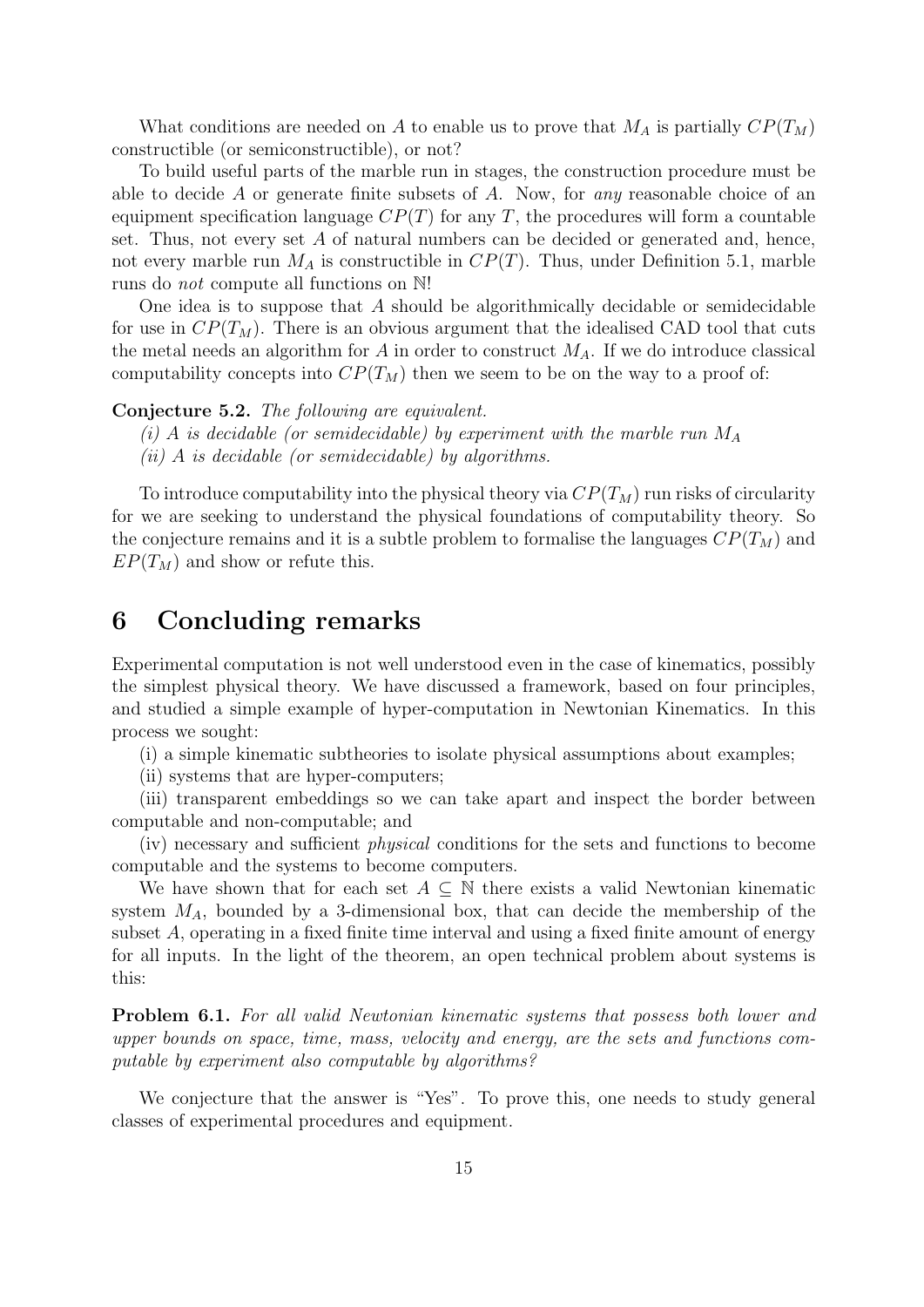In Newtonian mechanics we are allowed to shrink space and accelerate time. Of course, a mechanical system that exploits the infinite divisibility of space, and uses use arbitrarily small components with no *lower* bounds on units of space, is not a model of Atomic Theory. But such examples, properly analysed, give insight into the physical foundations of computability. For definitive answers, plenty of examples are needed and the precise physical concepts, laws and conditions identified that permit or prevent non-computable functions and behaviours.

Our idea of analysing experimental computation using experimental procedures and constructible equipment and programming languages for defining them seems to be new. It advances theoretically the informal reflections of Geroch and Hartle [8] on the computability of measurements in physical experiments. Our examples show that the notion of constructible equipment in Newtonian mechanics must be analysed in great detail and that is this complicated. Roughly speaking, we seek a theory of Gedanken experiments capable of underpinning computability as follows:

Problem 6.2. Extend theoretical mechanics by a mathematical theory of experimental computation including languages for experimental procedures and the construction procedures for equipment, and show that

(i) the sets and functions computable by experiment are precisely the same as, or equivalent to, those computable by algorithms;

(ii) there are sets that can be decided in polynomially bounded space and time by experimental computation with mechanical systems but cannot be decided by algorithms in polynomial space and time?

One goal of this direction of research, from physical theory to computablity, is, roughly speaking, to explore the problem:

Problem 6.3. To derive forms of the Church-Turing Thesis as laws in physical theories.

# References

- [1] E J Beggs and J V Tucker, Computations via experiments with kinematic systems, Research Report 4.04, Department of Mathematics, University of Wales Swansea, March 2004 or Technical Report 5-2004, Department of Computer Science, University of Wales Swansea, March 2004.
- [2] E J Beggs and J V Tucker, Embedding infinitely parallel computation in Newtonian kinematics, Research Report ?.05, Department of Mathematics, University of Wales Swansea, March 2005 or Technical Report ?-2005, Department of Computer Science, University of Wales Swansea, March 2005.
- [3] S B Cooper and P Odifreddi, Incomputability in nature, in S. B. Cooper and S. S. Goncharov, (eds.), Computability and Models: Perspectives East and West, Kluwer Academic/Plenum Publishers, Dordrecht, 2003, pp. 137-160.
- [4] N C A da Costa and F A Doria, Undecidability and incompleteness in classical mechanics, International Journal of Theoretical Physics 30 (1991), 1041-1073.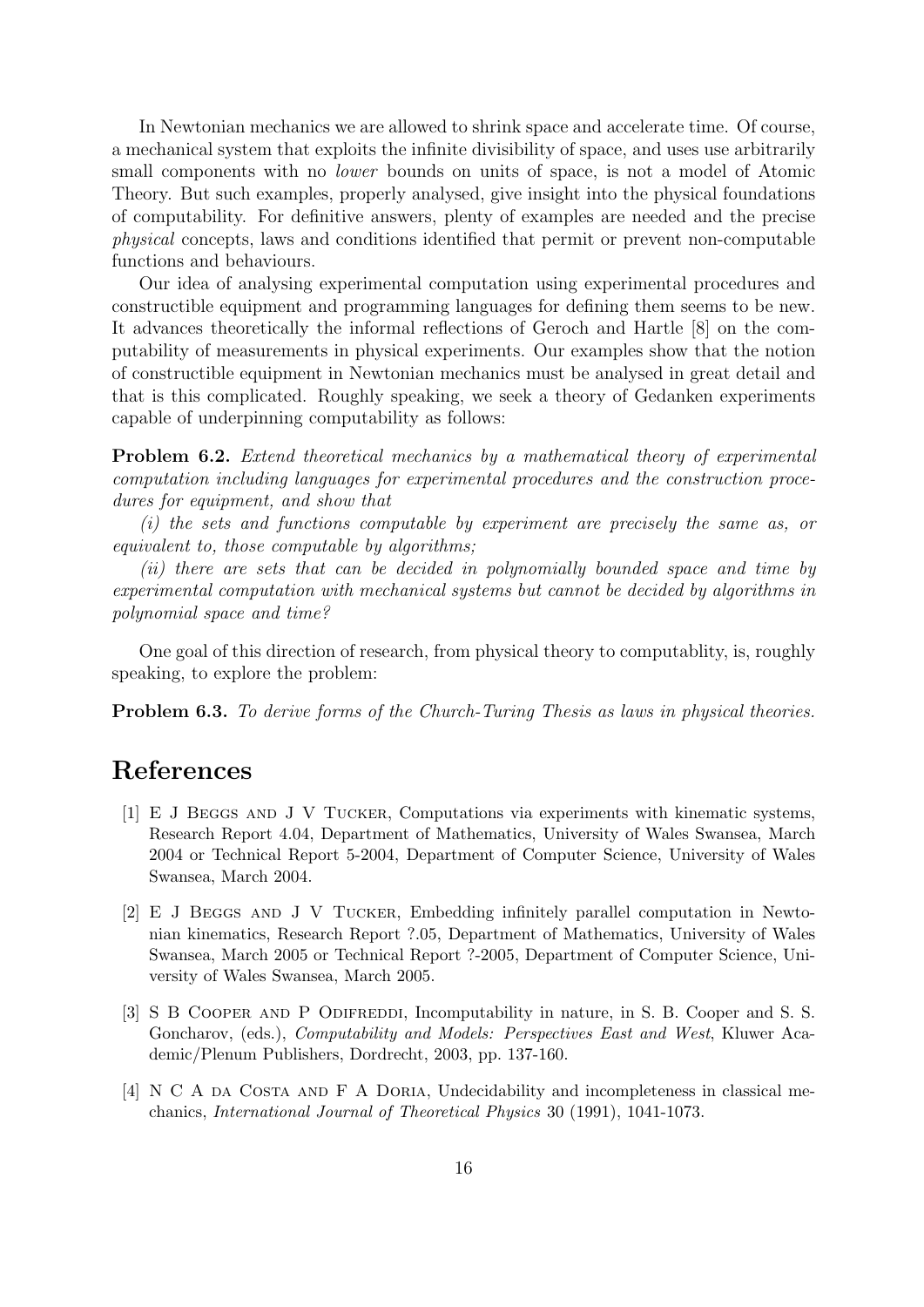- [5] N C A DA COSTA AND F A DORIA, Classical physics and Penrose's thesis, Foundations of Physics Letters 4 (1991), 363-373.
- [6] E B DAVIES, Building infinite machines,
- [7] M Davis, The myth of hypercomputation, in Turing Festschrift, Springer, in preparation.
- [8] R Geroch and J B Hartle, Computability and physical theories, Foundations of Physics 16 (1986), 533-550.
- [9] D S GRAÇA AND J F COSTA, Analog computers and recursive functions over the reals, 2003, submitted.
- [10] A V Holden, J V Tucker, H Zhang and M Poole, Coupled map lattices as computational systems, American Institute of Physics - Chaos 2 (1992), 367-376.
- [11] G KREISEL, A notion of mechanistic theory, *Synthese* 29 (1974), 9-24.
- [12] L Lipshitz and L A Rubel, A differentially algebraic replacement theorem, Proceedings of the American Mathematical Society 99(2) (1987), 367 – 372.
- [13] C Moore, Unpredictability and undecidability in dynamical systems, Physical Review Letters 64 (1990),  $2354 - 2357$ .
- [14] M A Nielsen and I L Chuang, Quantum Computation and Quantum Information, Cambridge University Press, 2000.
- [15] R Penrose, The Emperor's New Mind, Oxford University Press, 1989.
- [16] M B Pour-El, Abstract computability and its relations to the general purpose analog computer, Transactions of the American Mathematical Society 199 (1974), 1 – 28.
- [17] M B Pour-El and J. I. Richards, A computable ordinary differential equation which possesses no computable solution, Annals of Mathematical Logic 17 (1979), 61 – 90.
- [18] M B POUR-EL AND J. I. RICHARDS. The wave equation with computable initial data such that its unique solution is not computable, Advances in Mathematics 39 (1981),  $215 - 239$ .
- [19] M B Pour-El and J. I. Richards, Computability in Analysis and Physics, Perspectives in Mathematical Logic, Springer-Verlag, Berlin, 1989.
- [20] C SHANNON, Mathematical theory of the differential analyser, *Journal of Mathematics and* Physics 20 (1941), 337-354.
- [21] H T SIEGELMANN, Neural networks and analog computation: Beyond the Turing limit, Birkhäuser, Boston, 1999.
- [22] W D Smith, Church's thesis meets the N-body problem, in Applied Mathematics and Computation, to appear.
- [23] V Stoltenberg-Hansen and J V Tucker, Concrete models of computation for topological algebras, Theoretical Computer Science 219 (1999), 347 – 378.